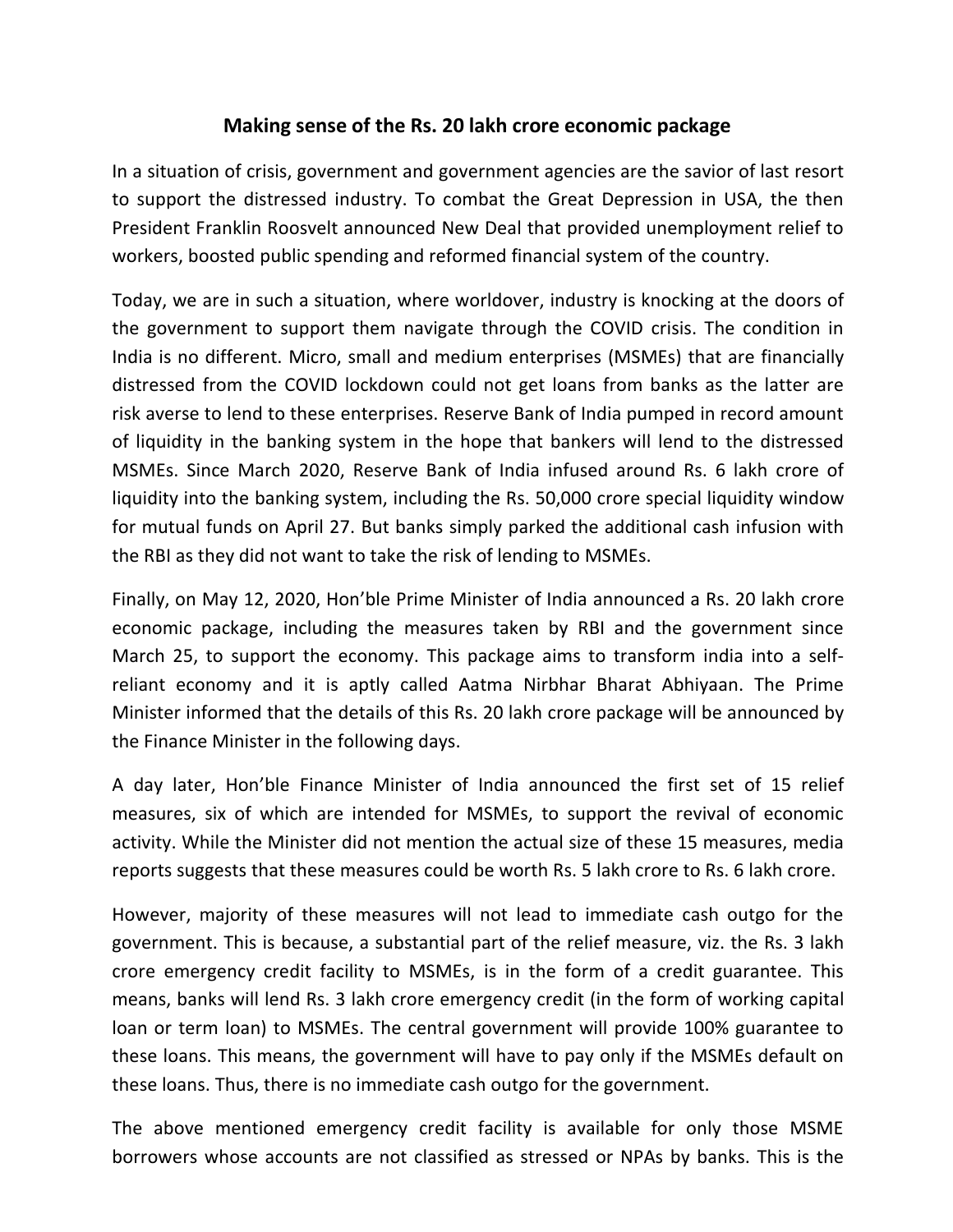first of the three major liquidity support measures announced by the Finance Minister on May 13.

### **Second Liquidity Measure**

The Finance Minister announced a separate measure for MSME borrowers who have struggled to repay their loans in the past; In other words, whose accounts are classified as stressed or NPAs by banks. Under the RBI guidelines, banks can restructure the stressed MSME loans by requiring the promoters of these enterprises to infuse additional equity. In this situation of economic crisis, promoters will not be in a position to infuse the mandatory equity. Therefore, the government identified 2 lakh such MSME promoters and announced to support them with subordinate debt of Rs. 20,000 crore. Subordinate debt are a form of capital, which lies somewhere between equity and pure debt. Thus, this fund infusion by government will enable bankers to restructure the stressed loans of these 2 lakh MSMEs, according to the RBI guidelines.

### **Third Liquidity Measure**

Separately, the Finance Minister announced equity infusion into those MSMEs that are financially healthy and that wants to grow their business. These enterprises want to borrow loans from banks to expand their business. The Finance Minister announced infusion of fresh equity into such growth oriented MSMEs by setting up a Fund of Fund. Under this measure, the government will set up a fund of Rs. 10,000 crore, which will invest in those funds that provide equity support to MSMEs. There are many Alternative Investment Funds registered with SEBI that provide equity capital to micro, small and medium enterprises. These funds may be eligible for capital infusion from the Fund of Fund that may be set up by the government.

Apart from these three measures, the Finance Minister announced several other relief measures for NBFCs, micro finance institutions, power distribution companies, government contractors, real estate companies and low wage earners.

It is widely expected that in the coming two days, the Finance Minister will announce more stimulus measures to support migrant labourers, farmers and industry. The government will also announce long term reform measures in land, labour and legal systems to attract foreign investment and make the country self-reliant.

## **Notifications**